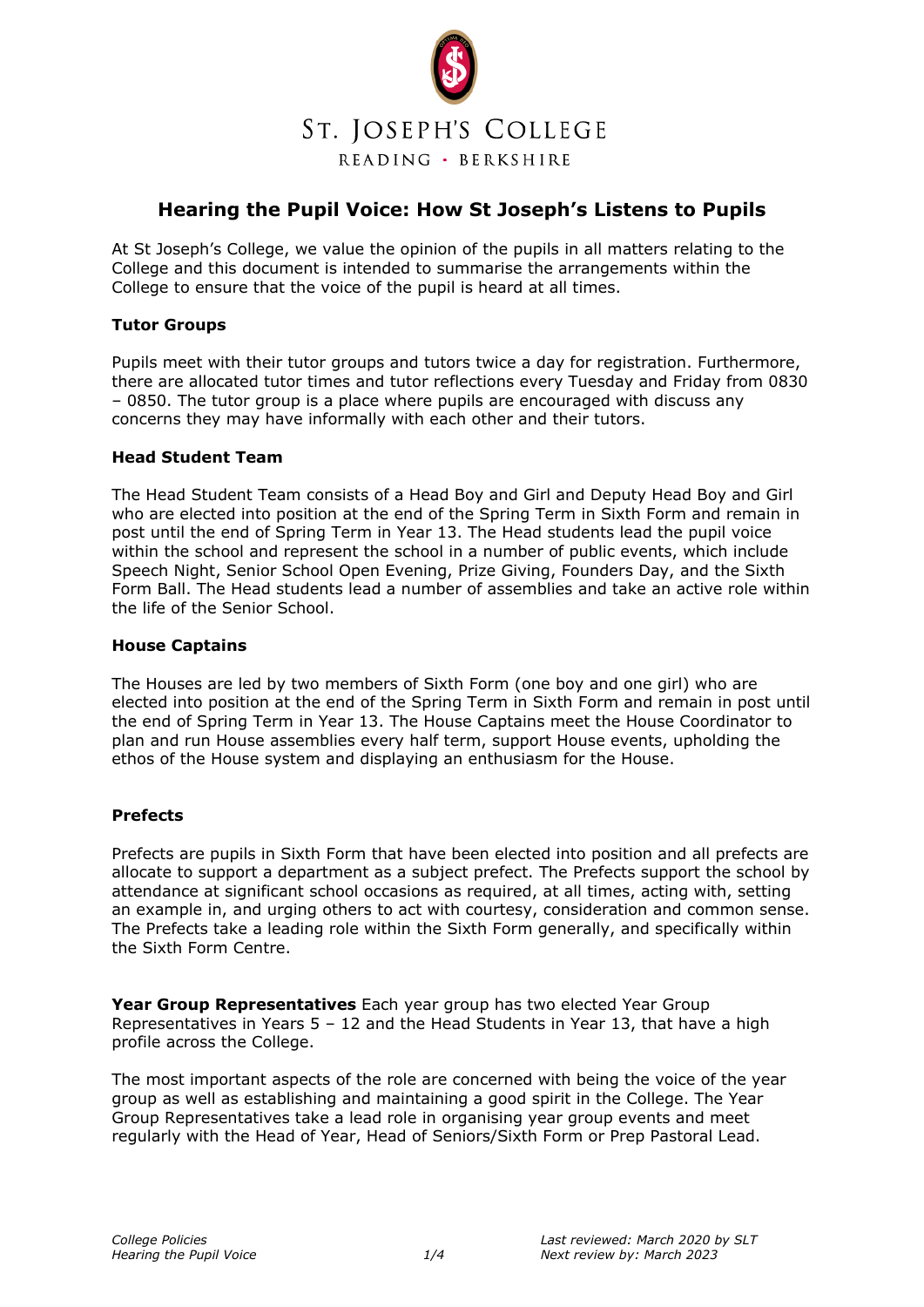

## **Student Committees**

**School Council** The Year Group Representatives attend school council every half term, chaired by the Head Students. The aim is to discuss matters that fall outside of the various committees, and propose and implement a project for which they are given a budget. The Head, College Deputy Head Prep and College Deputy Head Pastoral are also present at the School Council meetings and will ensure that all proposals and issues are handled appropriately. The Year Group Representatives will feedback to their year groups.

**Inclusion, Diversity and Equality Committee** Each year group from Years 5 – 12 have two members on the committee, as well as the Head Students team. The committee meet once every half term and are the voice of the pupil's regarding all aspects of IDE (e.g. gender, race, disability, sexuality, age & religion) at St Joseph's College. Key aims are to promote inclusion, diversity and equality across College life and in the curriculum.

**Catering Committee** Each year group from Years 5 – 12 has two members on the committee as well as the Food Technology Prefect. The committee meets once every half term with the Catering Manager of Thomas Franks, our catering company, to discuss the catering provision in the College, ensuring that the suggestions from the student body are taken into consideration.

**Chaplaincy and Charities Committee** Each year group from Years 5 – 12 has two members on the committee as well as the Religious Studies Prefect. They meet once every half term to assist the Chaplain in planning roles for pending liturgies and discuss opportunities for charitable and social outreach work. The Chaplain and Head of Religious Studies attend the Chaplaincy and Charities Committee.

**IT Committee** The IT Committee consists of two members from each year group from Years 5 – 12 and the IT Prefect. The committee meets every half term to discuss the use of IT at St Joseph's and identifies initiatives and issues surrounding IT and eSafety. The committee contributes to the running of Safer Internet Day and supports in the supervision of S5 and S6 during break and lunch times. The Head of Technology and eSafety Coordinator attend the IT Committee.

**Eco-Committee** Members of the Eco Committee are responsible for raising the profile of environmental issues within school and initiating activities to help the school to reduce its impact on the environment. Each year group from Years 5 – 12 has two members on the committee as well as the Geography Prefect, they meet twice a term. The committee investigates and initiates projects and schemes regarding environmental sustainability. They also facilitate opportunities throughout the year to review the schools eco-friendly projects and schemes. The Bursar and Geography teacher attend the Eco Committee meetings.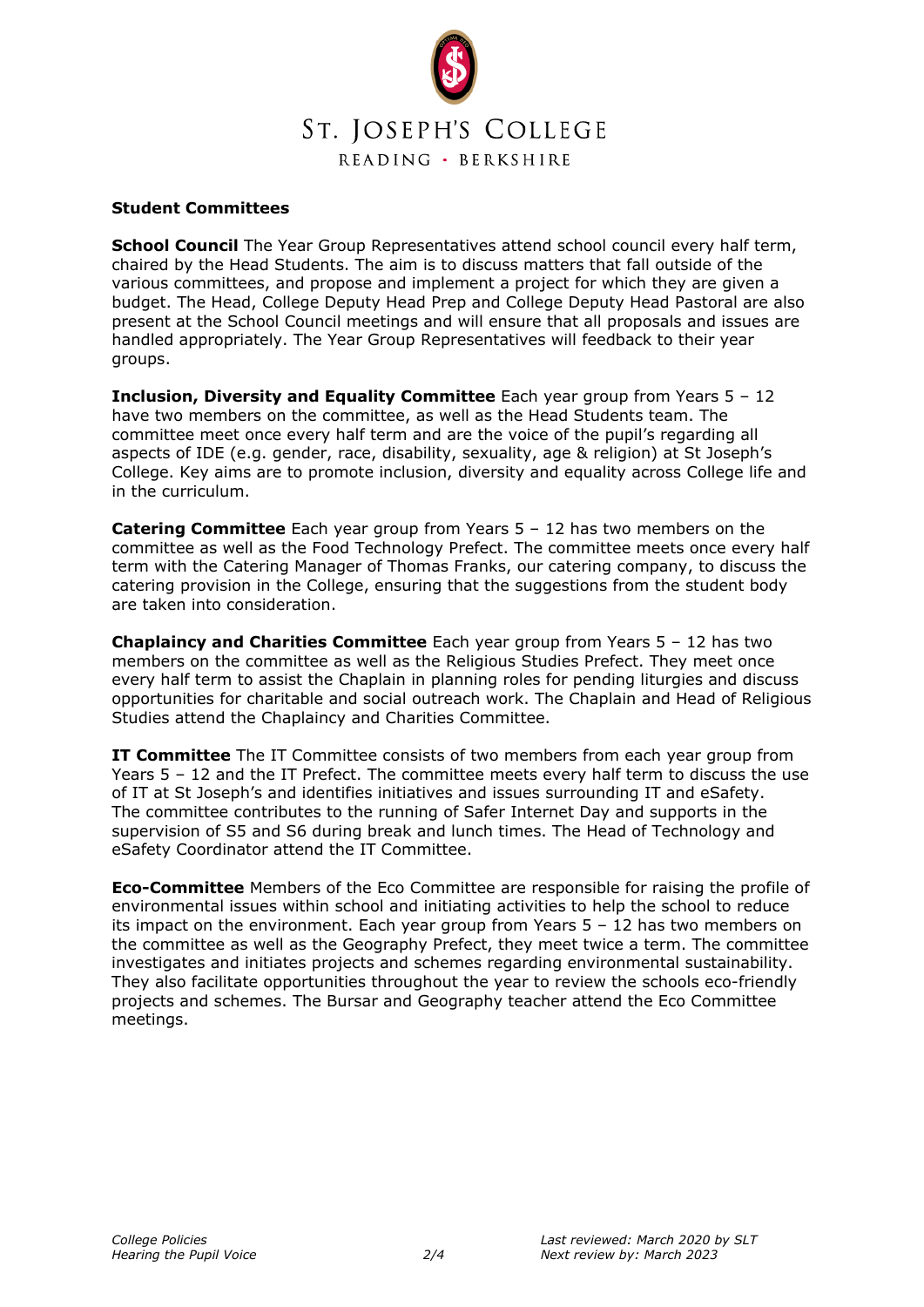

### **Student Forums**

## **Sixth Form Forum**

The Sixth Form Forum is led by the Head Students and attended by committee members and Form Captains. They meet once every half term to discuss matters associated specifically with the Sixth Form and to consider proposals for changes that might be made. Issues arising are discussed with the Head of Sixth Form, and where appropriate, are passed onto the various committees or School Council.

## **Upper Seniors Section Council**

The Upper Seniors Section Council meet once every half term and consist of Form Captains and Committee Members in addition to the Year Group Representatives. All pupils can raise suggestions/issues via direct contact with Form Captains/Year Group Representatives, or via email, which can be either considered within the Section Council or passed on to the appropriate committee.

The Upper Seniors Section Council is chaired by the Heads of Year 9 and 10 and the 11.

## **Lower Seniors Section Council**

The Lower Seniors Section Council meet once every half term and consist of Form Captains and Committee Members in addition to the Year Group Representatives. All pupils can raise suggestions/issues via direct contact with Form Captains/Year Group Representatives, or via email, which can be either considered within the Section Council or passed on to the appropriate committee.

The Lower Seniors Section Council is chaired by the Heads of Year 7 and 8.

# **Who to Talk To**

At St Joseph's we know that most pupils feel happy and feel safe. However, there may be occasions when pupils need additional advice or support. There is a poster of "Who to Talk to" in every classroom and this shows the support available for pupils both in school and has a number of external support agencies. We have over 20 members of staff certified in Mental Health First Aid.

Within the College, there are four levels of mental health and wellbeing support available. Parents will be consulted prior to any pupil receiving mental health or wellbeing support.

### **Staff Mentors:**

Pupils are paired with a member of staff for 1:1 support, which may be in an academic and/or pastoral context. The aim is to inspire confidence in the pupil and enable them to get to know who they are and what they are able to do, rather than focussing on what they cannot. A staff mentor will support, encourage and guide pupils to overcome challenges (e.g. organisation, friendships, understanding skills and strengths, setting